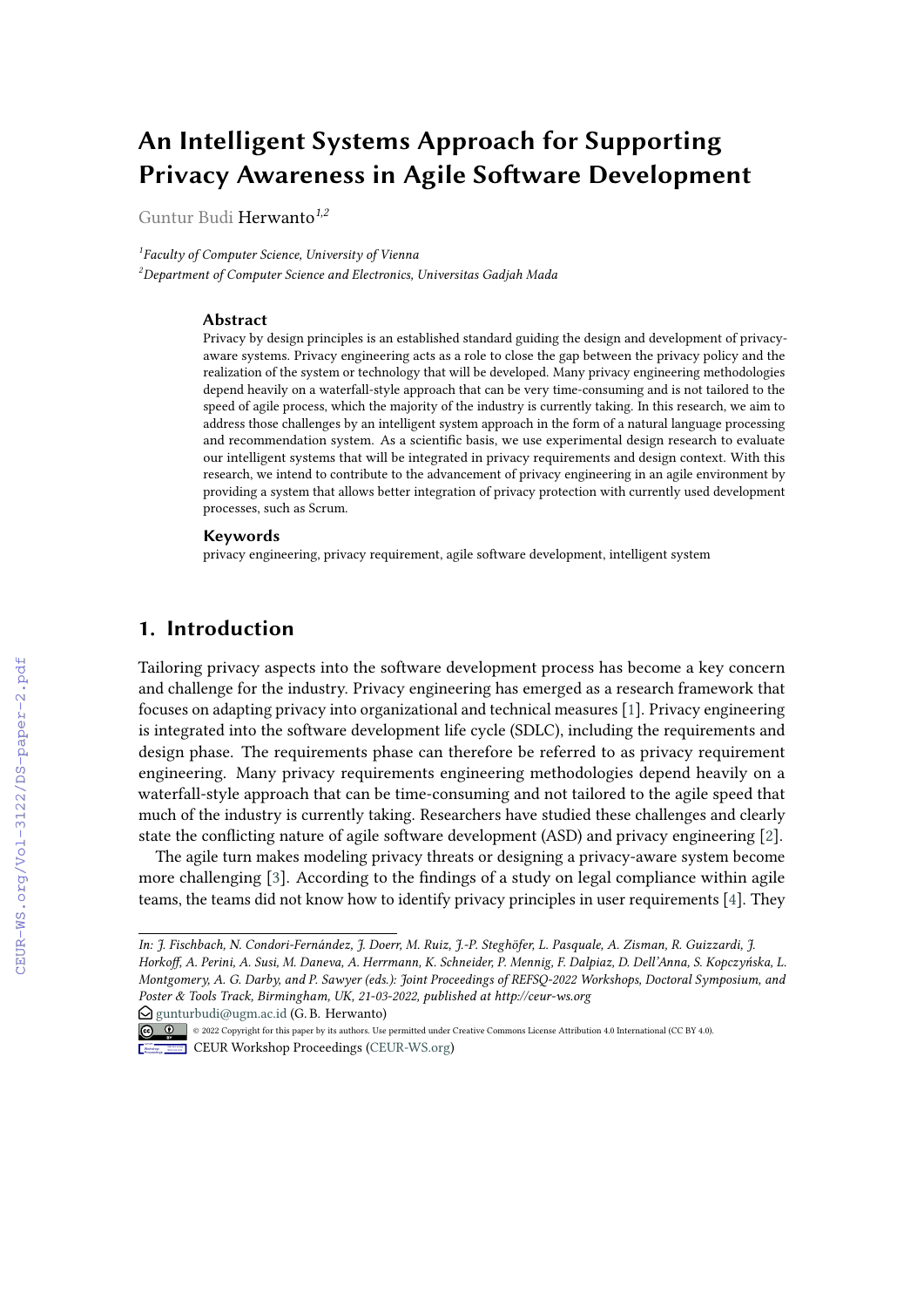believe it is challenging to incorporate privacy considerations into the development process [\[4\]](#page-5-0). To overcome this, researchers are developing the method that can suit to the agile process [\[5\]](#page-5-1), or proposing the lean process on privacy engineering. [\[6\]](#page-5-2). Tool support is also proposed as a way to capture the privacy requirement in agile situation [\[7\]](#page-5-3).

Intelligent software engineering (ISE) has long been used in ASD [\[8\]](#page-5-4). Perkusich [\[8\]](#page-5-4) refers ISE as "*the application of intelligent techniques to software engineering*". In addition, they defined intelligent technique as "*a technique that explores data (from digital artifacts or domain experts) for knowledge discovery, reasoning, learning, planning, natural language processing, perception or supporting decision-making*". The implementation of the ISE has the purpose of helping better manage and even accelerate the agile process, including software requirement and design [\[8\]](#page-5-4). Advances in intelligent techniques, such as natural language processing (NLP), have accelerated the adoption of intelligent techniques in requirements engineering [\[9,](#page-5-5) [10\]](#page-5-6).

The potential of ISE, however, has not been realized to assist privacy engineering in ASD. The empirical research on agile teams found that they prefer to be assisted with techniques and tools to perform privacy requirement elicitation [\[4\]](#page-5-0). They also get some difficulties in capturing privacy aspects in textual user stories [\[4\]](#page-5-0). There is a clear opportunity to bridge the gap between the advancement of IS techniques such as NLP with privacy requirement engineering [\[11\]](#page-5-7). We hypothesize that IS-enabled tools will be able to overcome these challenges. To the best of our knowledge, there is still a lack of research that sees the implementation of IS in privacy engineering.

#### **2. Problem Statement**

The privacy engineering aspect of this research is focused on the requirement and design phases. Several methodologies exist to elicit privacy requirements, including threat modeling and privacy impact assessment. However, as indicated in the introduction, agile teams continue to face challenges with incorporating this into the development process [\[4\]](#page-5-0). Therefore, we intend to build an intelligent system (IS) that is able to assist agile teams in privacy requirements and design activities. We begin our research by investigating how IS might be used to help the requirement and design phases of agile privacy engineering. This includes identifying the current practice of privacy requirements and design engineering, as well as the kind of intelligent techniques suitable for supporting it.

Obtaining privacy requirements typically requires following several steps, such as identifying assets, identifying personal data, modeling the system, analyzing data flow, identifying threats, and eliciting requirements according to specific privacy principles. The amount of work required for some of these processes is considered a challenge by some software teams [\[2\]](#page-5-8). Once the privacy requirements are defined, it can be difficult for software teams to choose from a number of design patterns or privacy enhancement technologies (PET) in order to meet the requirements. An empirical evaluation of our IS technique must be performed to demonstrate the methodology's rigor. The intelligent technique that we will implement must meet specific criteria, such as recall [\[12\]](#page-5-9), so that it can be used to support agile teams.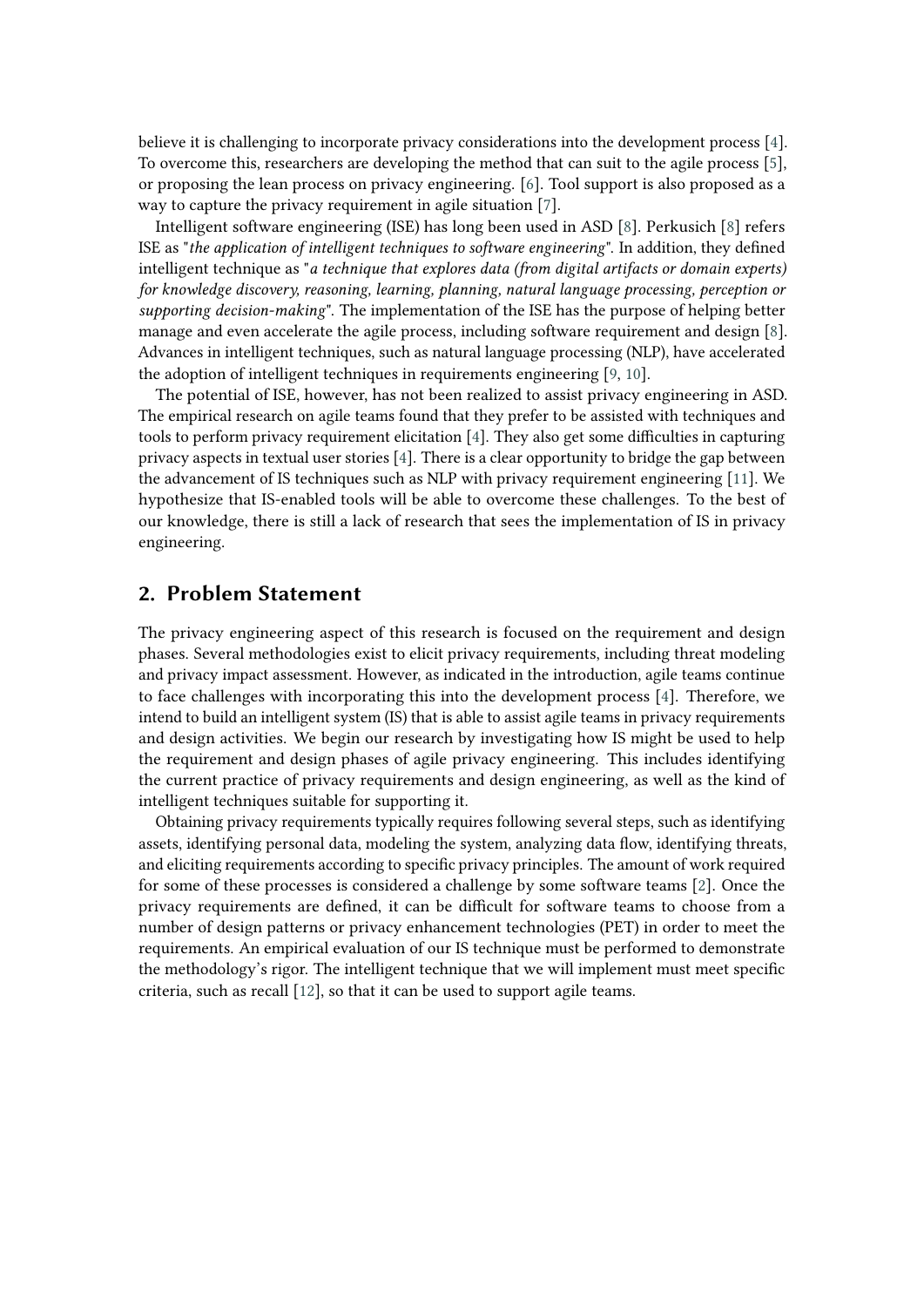#### **3. Relevance**

The effort to integrate privacy in the software development process has been studied by providing frameworks and methodologies. One of the most popular research to treat privacy is the risk management approach. However, the practice of risk management is still conducted in a traditional plan-driven way [\[13\]](#page-6-0). The approach to address privacy in the ASD context has been made in a limited amount of research [\[14,](#page-6-1) [7\]](#page-5-3). PRIPARE project has provided a handbook for applying privacy by design to ASD [\[14\]](#page-6-1), while OASIS projects focus on the documentation [\[15\]](#page-6-2). PRIPARE project proposes incremental privacy and security, sprint zero, and privacy security sprints, while OASIS project mentions applying proactive and iterative, which derived the first principle of the original privacy by design.

Privacy is considered to be closely linked to security and risk management in software systems [\[16\]](#page-6-3). The research by Dam et al. [\[17\]](#page-6-4) tries to automatically inspect code vulnerabilities to reduce the risk of security infringement. They use a deep learning model called Long Short Term Memory (LSTM) to learn the semantic and syntactic representation of the code that can lead to vulnerabilities. The use of the deep learning model has been shown to outperform the previous approach for some intelligent system tasks.

The potential for automating the privacy process has been studied in several research [\[18,](#page-6-5) [11\]](#page-5-7). Study by Zimmermann [\[18\]](#page-6-5) identifies the potential of automation in a privacy engineering context, especially the privacy impact assessment process. They argued that automatic selection of privacy patterns for a given set of specifications is advantageous to the privacy engineer. Aberkanne [\[11\]](#page-5-7) explicitly mentions the potential use of the Natural Language Processing model to support the privacy requirement engineering. Utilizing the reusable elements [\[19\]](#page-6-6) from design patterns, techniques, methods or tools can help achieve this goal. Design patterns claimed to play an important role on enabling adaptation to privacy compliance [\[20\]](#page-6-7). However, software practitioners still had difficulties connecting the requirement of regulation with a suitable technical measure such as design pattern [\[21\]](#page-6-8). Recommendation systems ought to be the solution to the array of choices in the design pattern. Semi-automation approach through an online questionnaire or wizard has been studied and implemented by Colesky et al. [\[22\]](#page-6-9) to get a suitable privacy design pattern based on the knowledge base [\[23\]](#page-6-10). Nevertheless, an integrated solution that streamlines assets, data flow, and privacy requirements while providing an appropriate privacy design pattern can be beneficial.

Incorporating intelligent systems to ASD has been studied comprehensively in a systematic literature review conducted by Perkusich [\[8\]](#page-5-4). Most of these techniques are applied to support the management of ASD, such as improving the estimation of effort and delay risk prediction [\[24\]](#page-6-11). Intelligent systems also impact the other areas of ASD, such as software requirements, software design, software quality, and testing with a lesser amount of study. Regarding security in ASD, only one study uses fuzzy logic to combine security activities with ASD [\[25\]](#page-6-12). In a more recent research, Villazimar [\[26\]](#page-7-0) uses NLP to match a text feature from a user story with security properties and security requirements. However, a specific study on applying the intelligent system to privacy in ASD is not mentioned in the study [\[8\]](#page-5-4).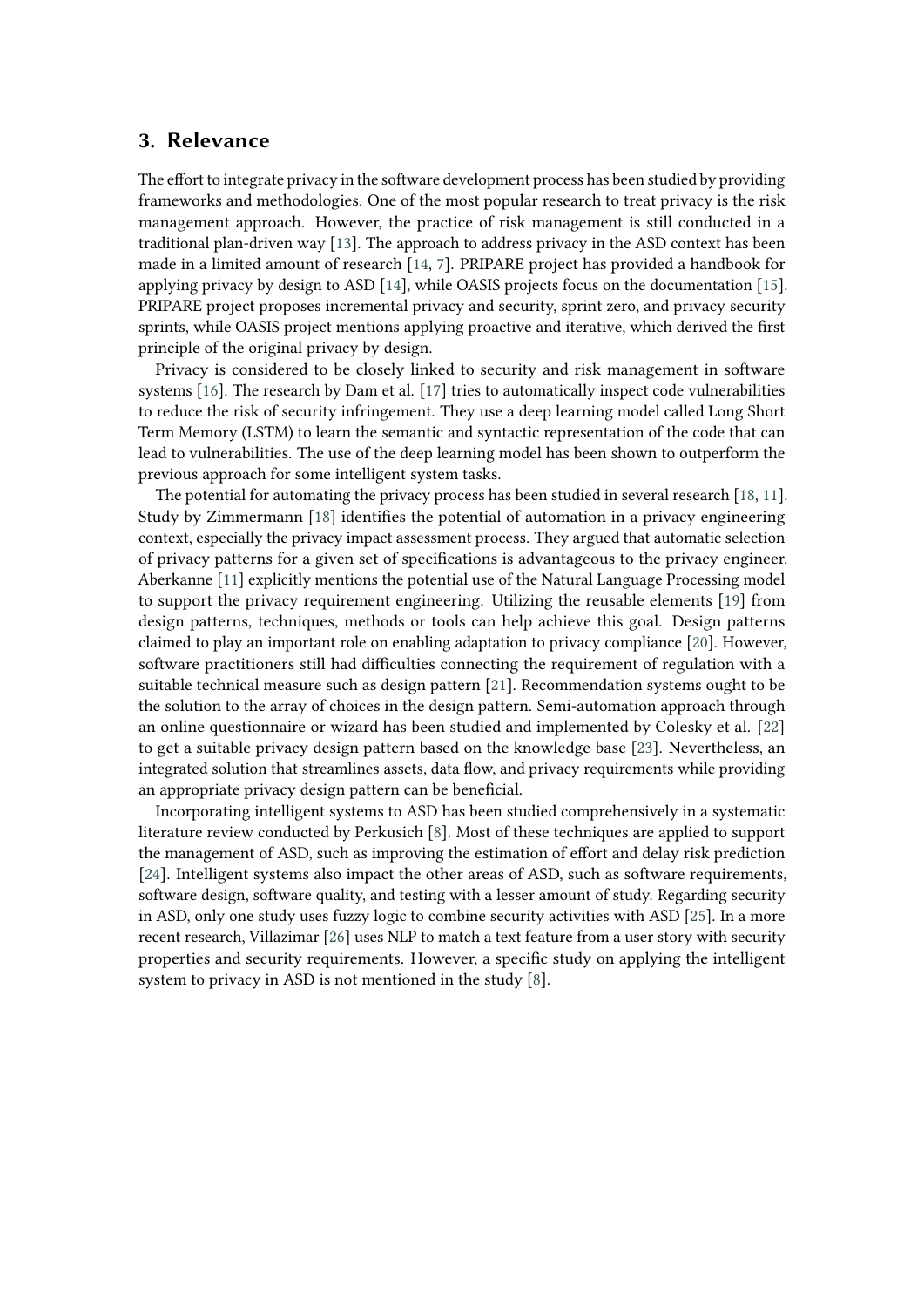#### **4. Research Method**

This research's main objective is to provide an intelligent system to help the agile team integrate privacy aspects into their software system. Tool support would be necessary to allow an easy adaptation for agile teams. Therefore, we took the design science research framework, which aims to create new and innovative artifacts [\[27\]](#page-7-1). Along with the design science research, we aim to use the experimental design [\[28\]](#page-7-2) method to measure our objectives. We plan to answer the first problem in several cycles, which targets the requirement and design phase in privacy engineering. In each cycle, an evaluation will be conducted to ensure the rigor of the proposed artifact.

We propose an Intelligent System (IS) concept to support decision-making on privacy requirements by utilizing the reusable knowledge from privacy framework, privacy patterns, and legal requirements. Privacy as one of the requirements in software development already has an abundance of reusable knowledge [\[19\]](#page-6-6). Tools that can assist requirement analyst in managing the requirement is needed. Connecting IS with reusable privacy knowledge is the focus of the proposed approach. The IS is in the form of (1) Personal data identification from user stories, (2) Automatic Data Flow Diagram Generation, (3) Privacy requirement recommendation systems, and (4) Privacy design pattern recommendation system.

The success of the proposed approach will be measured through experimental design. The system performance for automatic privacy entities detection, automatic data flow diagram generation, privacy requirement recommendation, and design recommendation system will be evaluated using precision, recall, and F-Measure. We will perform a controlled experiment on the requirement and design phase to compare the speed, leanness, and learning when intelligent systems are incorporated to build privacy-aware software systems.

# **5. Towards An Intelligence Systems Approach**

Our solution centered around the user stories as the primary input. Thus, we mainly use the Natural Language Processing (NLP) methods to identify the needs of privacy requirements. The final output is a set of privacy requirements and design recommendations to support privacy integration into software under development. We aim to reduce the manual effort on the privacy engineering process by assisting it with some automatic approaches.

The first module detects the personal data attributes in the user story using Named Entity Recognition (NER). This becomes the basis for the generation of Privacy-Aware Data Flow Diagram (DFD). The technical measure or solution for privacy requirements can be derived from mapping the DFD elements with the privacy-enhancing technologies (PET) and privacy patterns. LINDDUN [\[29\]](#page-7-3) has provided the mapping from privacy requirement to the suggested technical solution in the form of PET. In terms of privacy patterns, a well-documented catalog is already established in privacypattern.org. Our work will combine the previously known knowledge base to recommend a suitable technical solution. Our approach tries to minimize the presents of data privacy experts or prior knowledge about privacy. The recommendation system will use a content-based recommendation system based on the similarity between the requirement and the description of PET and the Privacy Pattern. In addition, we will also use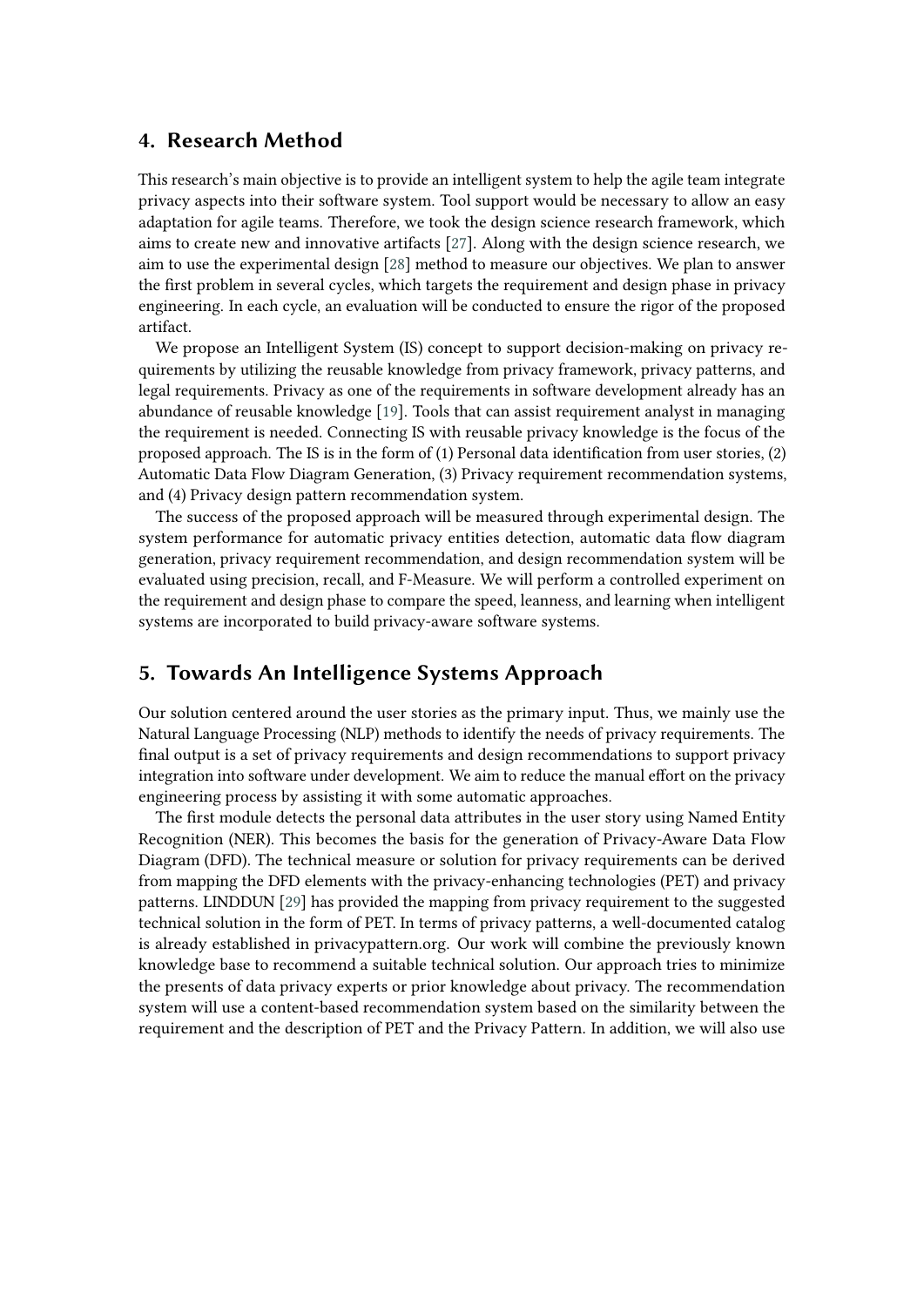the knowledge-based recommendation system in the form ontology-based recommendation system and constraint-based recommendation system.

## **6. Novelty**

Integrating privacy into agile software development is still an open problem. According to Aberkanne, the use of NLP can become a potential solution for automating some processes in GDPR compliance [\[11\]](#page-5-7). We aim to solve this gap by proposing IS approaches such as NLP and recommendation systems targeting privacy engineering activities, which are requirement generation and threat modeling [\[3,](#page-5-10) [30\]](#page-7-4). Additionally, we hope to streamline the privacy requirement into a usable design pattern through the use of a knowledge base. We build the IS artifact using a design science framework. Lastly, we intend to conduct a novel evaluation that assesses our IS adaptation using experimental design [\[28\]](#page-7-2).

#### **7. Progress**

The first phase of our research is to obtain knowledge bases (KB) to support the information systems artifacts that we will build. We intend to use publicly accessible knowledge, including frameworks, instruments, methods, dictionaries, and data sets. We divide the initial phase into four iterations.

The first iteration is dedicated to developing the knowledge base for the NER module. We identify personal data by referencing dictionaries offered by Data Privacy Vocabulary teams. Additionally, we are developing our annotation data set to recognize data subjects and process entities in user stories. Based on this knowledge base, we create our first information system artifact powered by a state-of-the-art machine learning model for NER. This article was published in ESPRE 2021 [\[31\]](#page-7-5). The second iteration will utilize the NER module to create a Privacy-Aware Data Flow Diagram (DFD). We use publicly available tools to generate the relationship between entities in a collection of user stories. We conducted a preliminary assessment and will publish our research preview in the REFSQ 2022. In the future, we intend to perform additional evaluations. The third and fourth iterations will develop an information system model to support privacy requirements and design recommendations. These third and fourth iterations are a work in progress.

Our second phase of research will determine the influence of our privacy engineering approach on ASD, particularly in terms of agility degree. Since we believe that this type of empirical evaluation is new to agile privacy engineering, we would like to leverage the knowledge and insights of the doctoral symposium community regarding this evaluation.

## **8. Conclusions**

The purpose of this proposal is to establish a research agenda for incorporating privacy into agile software development methodologies through the use of an intelligent system. We offer a novel perspective on the ISE model's privacy requirements and design phases. Our primary objective is to create an artifact that enables agile teams to rapidly meet desirable privacy and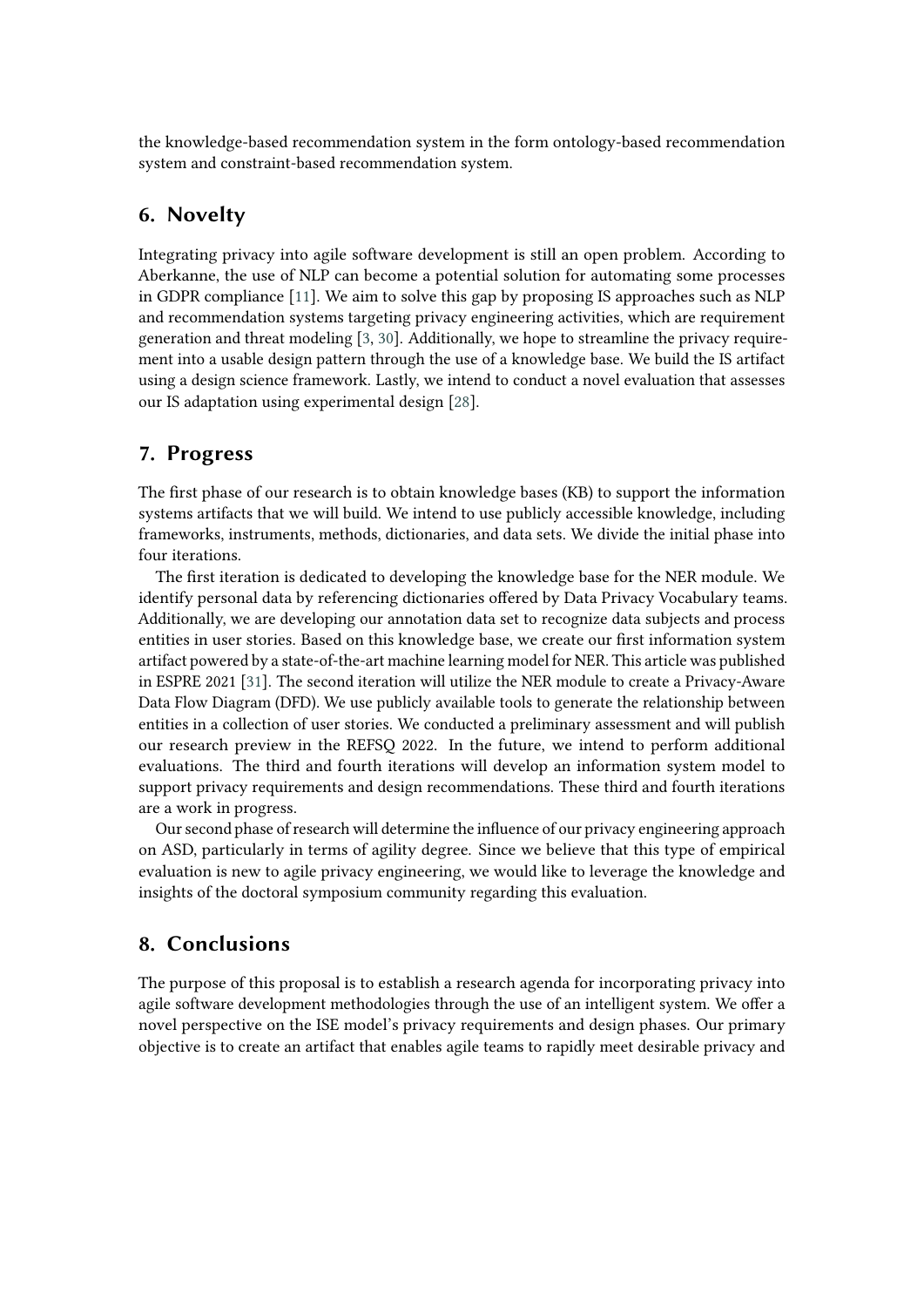design recommendations. We also aim to streamline the requirement into the correct privacy design pattern. We hope this research will have an impact to provide a solution to overcome the challenge of integrating privacy into the agile software development process.

## **9. Acknowledgments**

The author acknowledge the scholarship granted by the Indonesia Endowment Fund for Education (IEFE/LPDP), Ministry of Finance, Republic of Indonesia and the support received from the University of Vienna, Faculty of Computer Science.

# **References**

- [1] S. Gürses, J. M. Del Alamo, Privacy Engineering: Shaping an Emerging Field of Research and Practice, IEEE Security and Privacy 14 (2016) 40–46. doi:[10.1109/MSP.2016.37](http://dx.doi.org/10.1109/MSP.2016.37).
- <span id="page-5-8"></span>[2] B. Kostova, S. Gürses, C. Troncoso, Privacy engineering meets software engineering. on the challenges of engineering privacy bydesign (2020). URL: [http://arxiv.org/abs/2007.08613.](http://arxiv.org/abs/2007.08613)
- <span id="page-5-10"></span>[3] R. Galvez, S. Gurses, The Odyssey: Modeling Privacy Threats in a Brave New World, Proceedings - 3rd IEEE European Symposium on Security and Privacy Workshops, EURO S and PW 2018 (2018) 87–94. doi:[10.1109/EuroSPW.2018.00018](http://dx.doi.org/10.1109/EuroSPW.2018.00018).
- <span id="page-5-0"></span>[4] E. D. Canedo, A. Toffano Seidel Calazans, A. J. Cerqueira, P. H. Teixeira Costa, E. T. Seidel Masson, Agile teams' perception in privacy requirements elicitation: Lgpd's compliance in brazil, in: 2021 IEEE 29th International Requirements Engineering Conference (RE), 2021, pp. 58–69. doi:[10.1109/RE51729.2021.00013](http://dx.doi.org/10.1109/RE51729.2021.00013).
- <span id="page-5-1"></span>[5] D. Le, M. Inria, I. K. Trilateral, J. María, PRIPARE Privacy- and Security-by-Design Methodology Handbook (2015). URL: [http://pripareproject.eu/.](http://pripareproject.eu/)
- <span id="page-5-2"></span>[6] J. Zibuschka, C. Zimmermann, Lean privacy by design, SICHERHEIT 2020 (2020).
- <span id="page-5-3"></span>[7] M. M. Peixoto, Privacy requirements engineering in agile software development: A specification method, CEUR Workshop Proceedings 2584 (2020).
- <span id="page-5-4"></span>[8] M. Perkusich, L. Chaves e Silva, A. Costa, F. Ramos, R. Saraiva, A. Freire, E. Dilorenzo, E. Dantas, D. Santos, K. Gorgônio, H. Almeida, A. Perkusich, Intelligent software engineering in the context of agile software development: A systematic literature review, Information and Software Technology 119 (2020) 106241. URL: [https://doi.org/10.1016/j.](https://doi.org/10.1016/j.infsof.2019.106241) [infsof.2019.106241.](https://doi.org/10.1016/j.infsof.2019.106241) doi:[10.1016/j.infsof.2019.106241](http://dx.doi.org/10.1016/j.infsof.2019.106241).
- <span id="page-5-5"></span>[9] L. Zhao, W. Alhoshan, A. Ferrari, K. J. Letsholo, M. A. Ajagbe, E. V. Chioasca, R. T. Batista-Navarro, Natural Language Processing for Requirements Engineering, ACM Computing Surveys 54 (2021) 1–41. doi:[10.1145/3444689](http://dx.doi.org/10.1145/3444689).
- <span id="page-5-6"></span>[10] I. K. Raharjana, D. Siahaan, C. Fatichah, User Stories and Natural Language Processing: A Systematic Literature Review, IEEE Access 9 (2021) 53811–53826.
- <span id="page-5-7"></span>[11] A.-J. Aberkane, G. Poels, S. V. Broucke, Exploring automated gdpr-compliance in requirements engineering: A systematic mapping study, IEEE Access 9 (2021) 66542–66559. doi:[10.1109/ACCESS.2021.3076921](http://dx.doi.org/10.1109/ACCESS.2021.3076921).
- <span id="page-5-9"></span>[12] D. M. Berry, Evaluation of Tools for Hairy Requirements and Software Engineering Tasks,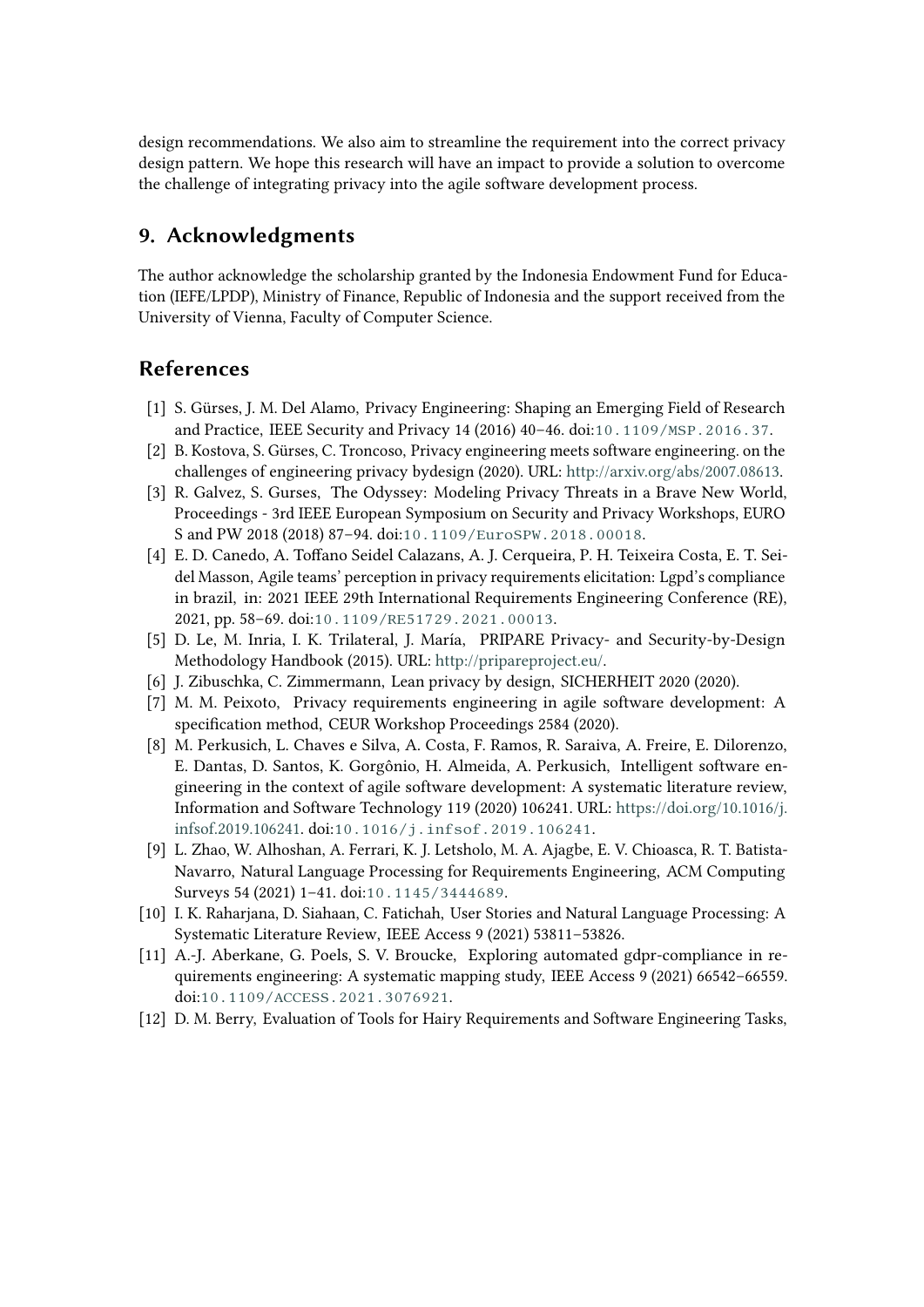in: 2017 IEEE 25th International Requirements Engineering Conference Workshops (REW), 2017, pp. 284–291. doi:[10.1109/REW.2017.25](http://dx.doi.org/10.1109/REW.2017.25).

- <span id="page-6-0"></span>[13] M. Marinho, J. Noll, I. Richardson, S. Beecham, Plan-driven approaches are alive and kicking in agile global software development, CoRR abs/1906.08895 (2019). URL: [http:](http://arxiv.org/abs/1906.08895) [//arxiv.org/abs/1906.08895.](http://arxiv.org/abs/1906.08895) [arXiv:1906.08895](http://arxiv.org/abs/1906.08895).
- <span id="page-6-1"></span>[14] N. Notario, A. Crespo, Y. S. Martin, J. M. Del Alamo, D. L. Metayer, T. Antignac, A. Kung, I. Kroener, D. Wright, PRIPARE: Integrating privacy best practices into a privacy engineering methodology, Proceedings - 2015 IEEE Security and Privacy Workshops, SPW 2015 (2015) 151–158. doi:[10.1109/SPW.2015.22](http://dx.doi.org/10.1109/SPW.2015.22).
- <span id="page-6-2"></span>[15] A. Cavoukian, D. Jutla, F. Carter, J. Sabo, F. Dawson, J. Fox, T. Finneran, S. Fieten, Privacy by design documentation for software engineers version 1.0, PbD-SE) Burlington, MA: Organization for the Advancement of Structured Information Standards (OASIS), work in progress (2014).
- <span id="page-6-3"></span>[16] S. Joyee De, D. Le Métayer, PRIAM: A privacy risk analysis methodology, Lecture Notes in Computer Science (including subseries Lecture Notes in Artificial Intelligence and Lecture Notes in Bioinformatics) 9963 LNCS (2016) 221–229. doi:[10.1007/](http://dx.doi.org/10.1007/978-3-319-47072-6_15)  $978 - 3 - 319 - 47072 - 6$  15.
- <span id="page-6-4"></span>[17] H. K. Dam, T. Tran, T. T. M. Pham, S. W. Ng, J. Grundy, A. Ghose, Automatic feature learning for predicting vulnerable software components, IEEE Transactions on Software Engineering (2018) 1–1.
- <span id="page-6-5"></span>[18] C. Zimmermann, Automation potentials in privacy engineering, in: H. Roßnagel, C. H. Schunck, S. Mödersheim, D. Hühnlein (Eds.), Open Identity Summit 2020, Gesellschaft für Informatik e.V., Bonn, 2020, pp. 121–132. doi:[10.18420/ois2020\\_10](http://dx.doi.org/10.18420/ois2020_10).
- <span id="page-6-6"></span>[19] J. C. Caiza, Y. S. Martín, D. S. Guamán, J. M. Del Alamo, J. C. Yelmo, Reusable Elements for the Systematic Design of Privacy-Friendly Information Systems: A Mapping Study, IEEE Access 7 (2019) 66512–66535. doi:[10.1109/ACCESS.2019.2918003](http://dx.doi.org/10.1109/ACCESS.2019.2918003).
- <span id="page-6-7"></span>[20] M. Colesky, J. C. Caiza, A system of privacy patterns for informing users: Creating a pattern system, ACM International Conference Proceeding Series (2018). doi:[10.1145/](http://dx.doi.org/10.1145/3282308.3282325) [3282308.3282325](http://dx.doi.org/10.1145/3282308.3282325).
- <span id="page-6-8"></span>[21] I. Hadar, T. Hasson, O. Ayalon, E. Toch, M. Birnhack, S. Sherman, A. Balissa, Privacy by designers: software developers' privacy mindset, Empirical Software Engineering 23 (2018) 259–289. doi:[10.1007/s10664-017-9517-1](http://dx.doi.org/10.1007/s10664-017-9517-1).
- <span id="page-6-9"></span>[22] M. Colesky, K. Demetzou, L. Fritsch, S. Herold, Helping Software Architects Familiarize with the General Data Protection Regulation, Proceedings - 2019 IEEE International Conference on Software Architecture - Companion, ICSA-C 2019 (2019) 226–229. doi:[10.](http://dx.doi.org/10.1109/ICSA-C.2019.00046) [1109/ICSA-C.2019.00046](http://dx.doi.org/10.1109/ICSA-C.2019.00046).
- <span id="page-6-10"></span>[23] N. Doty, M. Gupta, J. Zych, privacypatterns.org - Privacy Patterns, 2015. URL: [http://](http://privacypatterns.org/) [privacypatterns.org/.](http://privacypatterns.org/)
- <span id="page-6-11"></span>[24] H. K. Dam, Artificial intelligence for software engineering, XRDS: Crossroads, The ACM Magazine for Students 25 (2019) 34–37. doi:[10.1145/3313117](http://dx.doi.org/10.1145/3313117).
- <span id="page-6-12"></span>[25] S. K. Bansal, A. Jolly, An encyclopedic approach for realization of security activities with agile methodologies, Proceedings of the 5th International Conference on Confluence 2014: The Next Generation Information Technology Summit (2014) 767–772. doi:[10.1109/](http://dx.doi.org/10.1109/CONFLUENCE.2014.6949242) [CONFLUENCE.2014.6949242](http://dx.doi.org/10.1109/CONFLUENCE.2014.6949242).